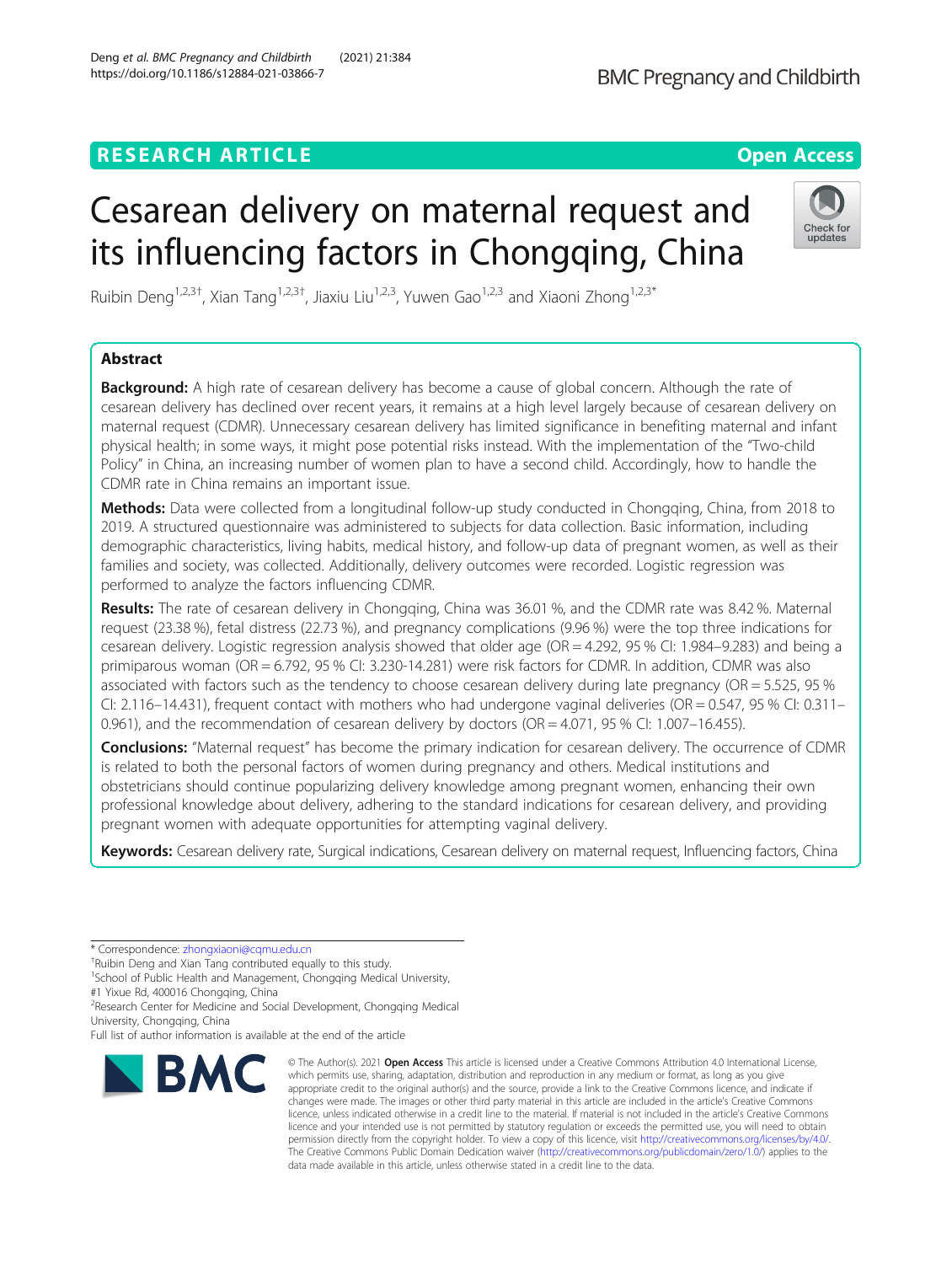### Background

Cesarean delivery is an obstetric operation used to address dystocia and high-risk pregnancy. Medically necessary cesarean delivery plays an essential role in protecting the lives of high-risk pregnant women and newborns. However, as cesarean delivery is currently performed more frequently than before, its adverse effects on mothers and infants have gradually been revealed. Compared with those who undergo vaginal delivery, women who have a cesarean delivery are more prone to febrile diseases [\[1](#page-10-0)] and small bowel obstruction [[2\]](#page-10-0), and they have a higher risk of severe acute maternal morbidity (SAMM) [[3](#page-10-0)], postpartum depression [\[4](#page-10-0)], and postpartum death [\[5](#page-10-0)]. Moreover, infants born via cesarean section might be subjected to subtle physiological modulation due to hormonal, physiological, bacterial and medical interventions [\[3](#page-10-0)]; they are more susceptible to respiratory and immune system diseases [[6](#page-10-0)–[9\]](#page-10-0); and they may even sustain a lasting impact on their growth and development [\[10,](#page-10-0) [11\]](#page-10-0). Nevertheless, there remain numerous misunderstandings about cesarean delivery among pregnant women  $[12]$  $[12]$ , resulting in a popular demand for cesarean delivery.

Cesarean delivery on maternal request (CDMR) is also called cesarean delivery with social factors and cesarean delivery without medical indications. In 2007, the American College of Obstetricians and Gynecologists (ACOG) defined CDMR as a primary cesarean delivery on maternal request in the absence of any medical or obstetric indication [[13\]](#page-10-0). CDMR has limited significance in benefiting maternal and infantile physical health in contrast to cesarean delivery with medical indications. Instead, the cesarean delivery itself poses potential risks to pregnant women and infants when performed without a medical need. For instance, mothers are more likely to suffer from short-term ill effects, such as wound infection [[14,](#page-10-0) [15](#page-10-0)]. Additionally, children born via CDMR are at an elevated risk of emotional and behavioral problems while they are under school age [\[16\]](#page-10-0). In addition, CDMR prolongs hospitalization, leading to a waste of medical resources and an increase in the hospitalization cost to pregnant women [\[17](#page-10-0)]. Therefore, unnecessary cesarean delivery in the absence of any medical or obstetric indications should be strictly avoided.

The high rate of cesarean delivery has always been a hot issue and has caused international concern [[18](#page-10-0)–[20](#page-10-0)]. The global cesarean delivery rate was 21.1 % in 2015, almost twofold of that in 2000 [\[21](#page-10-0)]. According to a World Health Organization (WHO) survey in 2010, the average cesarean delivery rate in nine countries in Asia was 27.3 %, whereas it reached 46.2 % in China [[22](#page-10-0)]. With the intervention of the Chinese government in terms of the health institution reformation and other aspects, the rate of cesarean delivery has shown a downward trend in recent years [[23](#page-10-0), [24\]](#page-10-0). In 2018, the rate of cesarean delivery in China was 36.7 % [\[25\]](#page-10-0). Although lower than before, this rate is still far higher than the 10-15 % recommended by the WHO. As the economy is developing, the indications for cesarean delivery have changed, and CDMR has made a major contribution to the increase in the rate of cesarean delivery [\[21](#page-10-0), [26](#page-10-0)–[28\]](#page-11-0). The population of CDMR reported internationally accounts for 4.4-17.3 % of the total cesarean delivery population [[22](#page-10-0), [29](#page-11-0)–[31](#page-11-0)], whereas that number is 25.2-31.4 % in China [[22](#page-10-0), [26](#page-10-0), [32](#page-11-0)], which is far higher than the international average level. With the implementation of the "Two-child Policy" in China, an increasing number of women plan to have a second child, especially among older mothers who show a stronger preference for CDMR than younger mothers [[33,](#page-11-0) [34](#page-11-0)]. Globally, how to control the rate of CDMR in China is still an important issue.

Until now, few reports have analyzed the rate of cesarean delivery in southwestern China. Among those that do exist, their publication dates are relatively old. Only a small number of reports have covered CDMR and its influencing factors. Our analyses were based on a longitudinal follow-up observation study conducted in Chongqing (a municipality in southwestern China) from 2018 to 2019 and are expected to depict the pattern of the delivery mode of pregnant women after the implementation of the "Two-child Policy". Grounded in these data, we explored the influencing factors for the occurrence of CDMR in terms of pregnant women, as well as their families and society, to provide theoretical support for reducing the rate of unnecessary cesarean delivery without medical indications.

### **Methods**

### Data sources

The data in this study came from the "Study on the Public Opinion Propagation Model for Generative Mechanism and Regularity of Cesarean Delivery Behavior" (Project No. 71,573,027) initiated by the National Natural Science Foundation of China. This research was carried out in Chongqing, China, and participants in four hospitals, two of which were in economically wealthy regions and two of which were in economically poor regions, were recruited. This study was approved by the Ethics Committee of Chongqing Medical University.

### Participants

All of the pregnant women who participated in their first pregnancy examination in one of the abovementioned four hospitals from January 2018 to September 2018 and planned to give birth in the hospital were screened. Participants who met the exclusion criteria (women with a history of cesarean delivery or with health problems, such as a mental illness) were excluded, and the remaining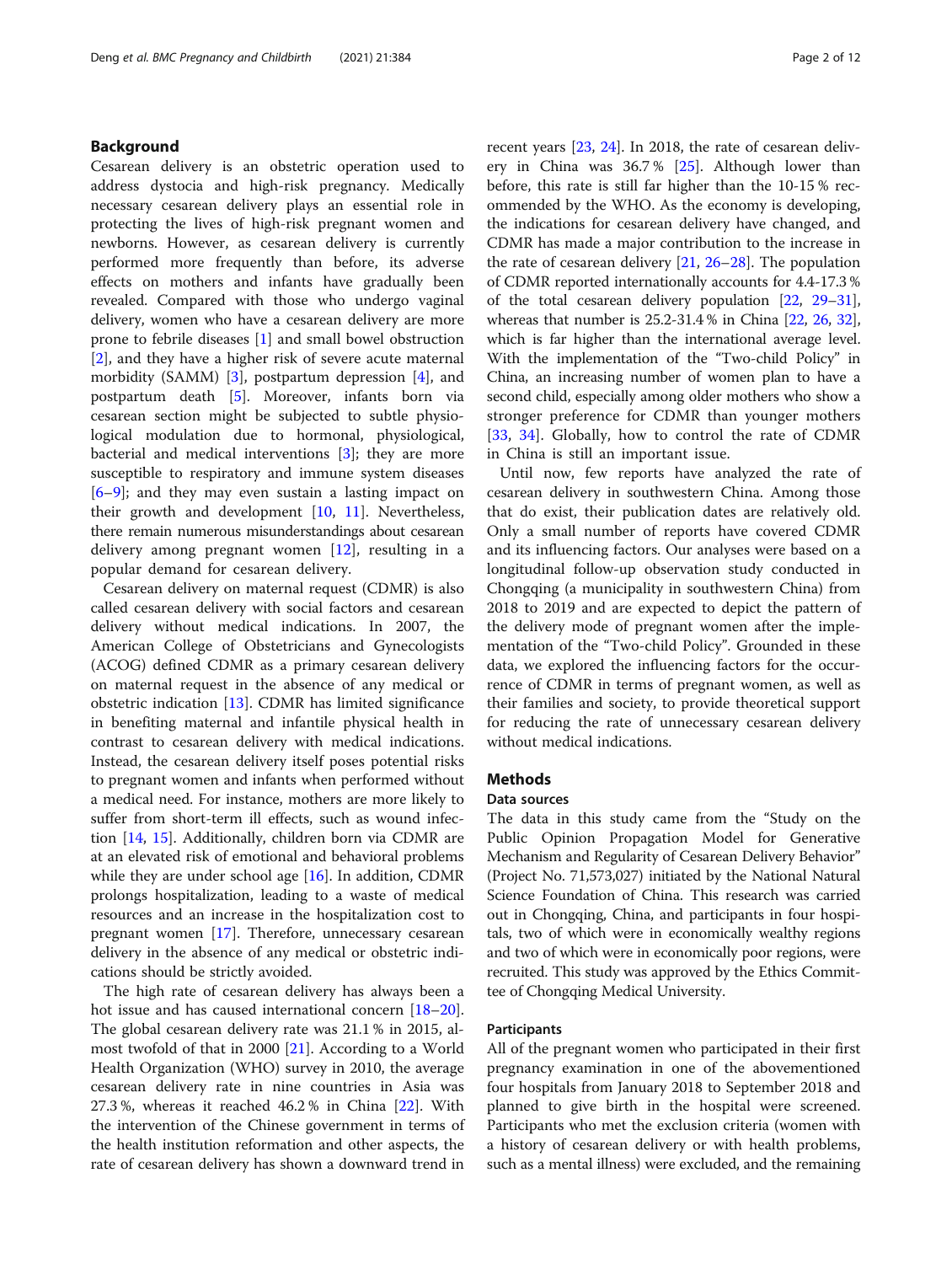participants who met the inclusion criteria (women with a singleton pregnancy, gestational age < 15 weeks, signed informed consent and willingness to make follow-up arrangements) were included in our study. The demographic characteristics and prenatal examination information of the included pregnant women were then obtained.

### Study content and measurements

This study is based on the statistics obtained by structured questionnaires. An additional file presents the English version of our original Chinese questionnaires (see Additional file [1](#page-10-0)). The variables in the questionnaire were developed on the basis of published reports [[33](#page-11-0), [35](#page-11-0), [36\]](#page-11-0), prenatal examination reports and healthcare reports of the participants and were jointly evaluated and modified by public health experts, obstetricians and psychologists. Three aspects were involved, including basic information and personal factors, family factors and social factors. A follow-up survey was conducted in early pregnancy (< 15 weeks), middle pregnancy (15 weeks-27 weeks and 6 days) and late pregnancy (28 weeks–before delivery). This study mainly used the follow-up data of the late pregnancy period closest to the delivery time as the basic situation of the pregnant women before delivery. After delivery, the delivery situation was recorded, and the delivery outcome was obtained.

### Basic information and personal factors

The content of the investigation included demographic characteristics (age, residency, level of education, occupation and monthly per capita household income), prenatal examination information (height, weight, history of pregnancy, previous medical history), personal behaviors (drinking history, smoking history and exercise habits) and psychological condition (stress, anxiety and depression).

The psychological condition was described by standard scales. Stress was measured by the Pregnancy Pressure Scale (PPS) compiled by Zhanghui Chen et al. [[37](#page-11-0)]. The PPS comprises 30 items, and the average score calculated from the total score of all questions is used to measure the stress, with 0 for no stress and a score  $\ge$ 0.01 for stress. The Cronbach's α coefficient for PPS in this study was 0.949, the KMO test statistic was 0.954, and Bartlett's spherical test showed statistical significance  $(\chi^2 = 13041.917, P < 0.001)$ .

Anxiety was measured using the Hamilton Anxiety Scale (HAMA) [\[37](#page-11-0)], which contains two dimensions, mental anxiety and somatic anxiety, with a total of 14 items, and the total score of all of the questions was calculated. A score of  $\leq$  7 indicates no anxiety, a score of 8–14 indicates suspected anxiety, and a score of  $\geq 15$  indicates anxiety. The Cronbach's α coefficient of HAMA

Depression was measured by the Self-rating Depression Scale (SDS), which calculated a depression severity index (actual total score/highest possible score for all entries) [\[38](#page-11-0)]. An index of < 0.5 indicates no depression, and  $\geq 0.5$  indicates depression. The Cronbach's  $\alpha$ coefficient for SDS in this study was 0.817, the KMO test statistic was 0.888, and Bartlett's spherical test showed statistical significance ( $\chi$ 2 = 1918.036, P < 0.001).

### Family factors

Family factors mainly included the families' advice on delivery mode and family care. The family adaptation partnership growth affection (APGAR) was used to measure the degree of family care [[39](#page-11-0)]. The APGAR uses a total score of entries to assess maternal satisfaction with family functions. A score of 0–3 represents severe impairment in family functions, a score of 4–6 represents moderate impairment in family functions, and a score of 7–10 represents good family functions. The Cronbach's α coefficient of APGAR in this study was 0.848, the KMO test statistic was 0.827, and Bartlett's spherical test showed statistical significance ( $\chi$ 2 = 1457.359,  $P < 0.001$ ).

### Social factors

Social factors included social support, doctors' and friends' advice on delivery mode, and the delivery mode of the surrounding mothers and medical staff service. Social support was measured by the Social Support Rating Scale (SSRS) complied by Xiao Water in 1986 [[40\]](#page-11-0). A total score of all entries was calculated, with a score < 35 for a low level of social support, 35–45 for a medium level, and  $> 45$  for a high level. Cronbach's  $\alpha$ coefficient of the SSRS in this study was 0.694, the KMO test statistic was 0.818, and Bartlett's spherical test showed statistical significance ( $\chi$ 2 = 1084.008,  $p$  < 0.001).

### Statistical analysis

The database was established using EpiData 3.1 software (EpiData Associations, Odense, Denmark), and real-time double entry and logical verification of the data were carried out. Statistical analysis was performed by SAS 9.4 software (SAS Institute, Cary, NC, USA). In data processing, some continuous variables (age, family care score, social support score, pregnancy stress score, anxiety score and depression score) were converted into categorical variables. According to the purpose of this study, women without clinical medical indications during delivery were analyzed, whereas those with operative vaginal delivery (OVD) and those with cesarean delivery with medical indications (in this study, the indications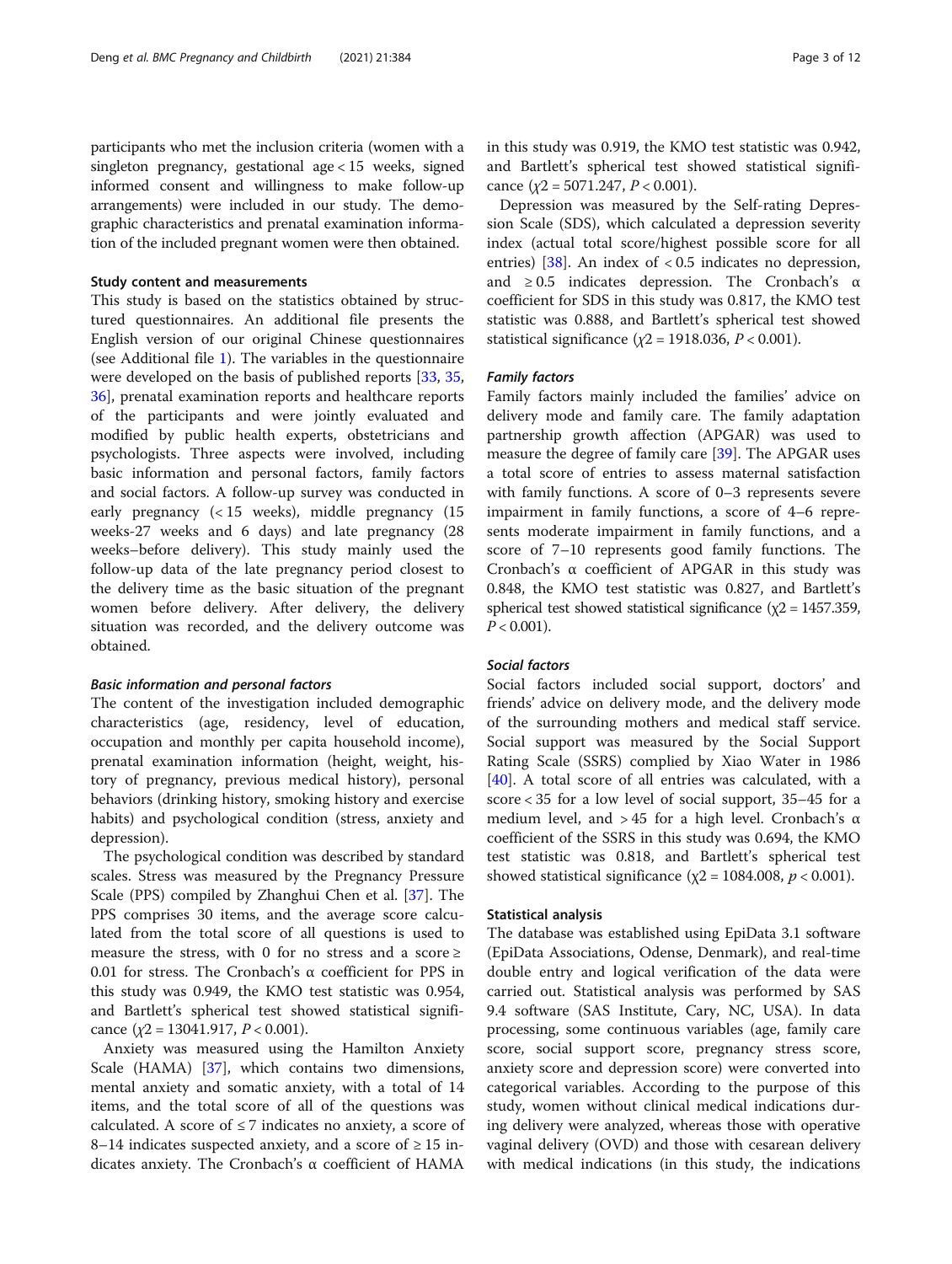for cesarean delivery surgery were mainly the first indication). Except for CDMR, in this study, all indications were designated medical indications (Table 1), and those who did not complete the late pregnancy follow-up were excluded. The  $\chi$ 2 test and Fisher's exact test were used to compare the differences in delivery modes among women with different characteristics and to screen for initial potential variables. Then, the variables with  $P < 0.1$  in univariate analysis and/or with significance from a professional perspective were included in the multivariate logistic stepwise regression model to obtain the factors influencing CDMR. A few variables were missing, and observations with missing values (all of which were less than 1.5 %) were excluded from the regression analysis.

### Results

### Basic information

### Selection of participants

A total of 1538 pregnant women from four medical institutions were recruited for this study. By July 2019, the delivery outcomes of 1283 pregnant women were obtained. The factors influencing CDMR were analyzed by taking 736 women who had no clinical medical indication during delivery as the study subjects. The selection of the research subjects is shown in Fig. [1.](#page-4-0)

### Delivery situation and the indications of cesarean delivery

Among the 1283 pregnant women, 815 had a vaginal delivery (i.e., spontaneous vaginal delivery without a medical intervention), 6 had an OVD (excluded from the analysis), and 462 had a cesarean delivery (of which 108 were CDMR), with a cesarean delivery rate of 36.01 %. "Maternal request" was the primary indication for

Table 1 Indications for cesarean delivery

| Indications for cesarean delivery               |             | Frequency Percentage |
|-------------------------------------------------|-------------|----------------------|
|                                                 | $(N = 462)$ | (%)                  |
| Cesarean delivery on maternal request<br>(CDMR) | 108         | 23.38                |
| Fetal distress                                  | 105         | 22.73                |
| Pregnancy complications                         | 46          | 9.96                 |
| Abnormal amniotic fluid                         | 43          | 9.31                 |
| Fetal position abnormality                      | 35          | 7.58                 |
| Cephalopelvic disproportion                     | 35          | 7.58                 |
| Scarred uterus                                  | 19          | 4.11                 |
| Placenta previa                                 | 17          | 3.68                 |
| Premature rupture of membranes                  | 11          | 2.38                 |
| Fetal macrosomia                                | $10 \,$     | 2.16                 |
| Others                                          | 33          | 7.14                 |

Pregnancy complications include pregnancy hypertension, intrahepatic cholestasis of pregnancy (ICP), and gestational diabetes mellitus (GDM). Scarred uterus includes uterine fibroids and cervical scars after excision cesarean delivery, accounting for 23.38 % (108/462) of the total number of cesarean deliveries. Additionally, the overall CDMR rate was 8.42 % (108/1283). In addition, the top five medical indications were fetal distress, pregnancy complications, abnormal amniotic fluid, a fetal position abnormality and cephalopelvic disproportion (Table 1).

### General characteristics

The age of the participants ranged from 16 years to 44 years, and 62.09 % of them were primiparous women. Among them, 62.50 % lived in urban areas, and 37.36 % lived in rural areas. The overall level of education was relatively high, as 40.90 % of the women were highly educated. Moreover, 40.63 % of them had a monthly per capita household income between 3,000 and 5,000 RMB. Women with a family monthly income of more than 5, 000 RMB accounted for 35.05 % of the sample, whereas those below 3,000 RMB accounted for 24.05 %. Nearly half of the women (48.78 %) were housewives or unemployed, and 82.88 % of them exercised during pregnancy. In addition, most of the pregnant women (87.50 %) had stress symptoms in late pregnancy, and the frequencies of anxiety and depression symptoms were 10.60 and 2.85 %, respectively (Table [2\)](#page-5-0).

### Willingness of delivery mode

In late pregnancy, 55.51 % of the women preferred vaginal delivery, 4.46 % of them preferred cesarean delivery, and 40.03 % of them did not have a clear choice of delivery mode (Table [2](#page-5-0)). Inquiries about the tendency toward delivery modes were conducted in late pregnancy. Pregnant women  $(N = 327)$  who had no definite willingness to undergo cesarean delivery or who were willing to have a cesarean delivery were asked about their motivations to have a cesarean delivery, whereas those who were willing to have a vaginal delivery were asked about their motivations to have a vaginal delivery (data not shown). Some women might have had multiple motivations to choose a cesarean delivery at the same time. Most (55.35 %) women were afraid of vaginal labor pains and believed that cesarean delivery caused less pain. In addition, the doctors' advice, lack of confidence in vaginal delivery and a belief that cesarean delivery was safer for children were the main motivations for women to choose a cesarean delivery (Table [3\)](#page-7-0).

### Multivariate analysis of the factors influencing CDMR

In the univariate analysis, parity, willingness to deliver in late pregnancy, delivery mode of the surrounding mothers, husbands' advice on delivery mode, parents' advice on delivery mode, in-laws' advice on delivery mode, friends' advice on delivery mode, and doctors'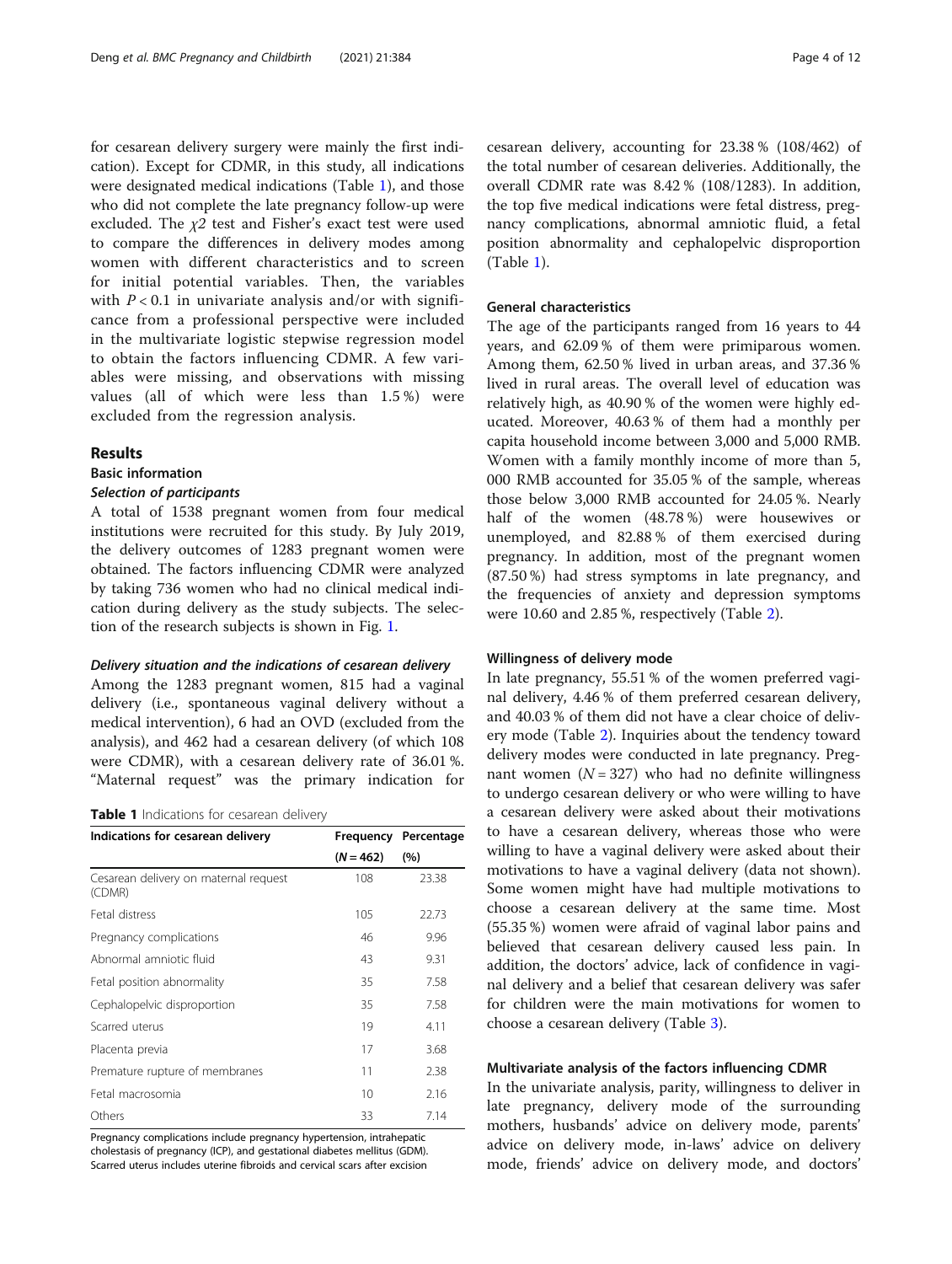<span id="page-4-0"></span>

advice on delivery mode were all associated with different delivery modes  $(P < 0.05)$  (Table [2\)](#page-5-0).

A logistic stepwise regression model was used in the multivariate analysis. The mode of delivery was taken as the dependent variable  $(0 = \text{vaginal delivery})$ ,  $1 = \text{CDMR}$ , whereas variables in the univariate analysis  $(P < 0.1)$  were selected as independent variables. Combined with information from the literature and professional knowledge, maternal age and BMI were included in the model for adjustment [\[33](#page-11-0), [35\]](#page-11-0). As shown in Table [4,](#page-8-0) compared with women under 25 years of age, women over 30 years of age were 4.3 times more likely to have CDMR  $(OR = 4.292, 95\%)$ CI: 1.984–9.283). Compared with multiparous women, primiparous women had a higher risk of CDMR (OR = 6.792, 95 % CI: 3.230-14.281). Moreover, women who tended to choose cesarean delivery before birth were 5.5 times more likely to have CDMR than women with no clear intention  $(OR = 5.525, 95\% \text{ CI:})$ 2.116–14.431). However, women in frequent contact with mothers who had undergone vaginal deliveries had a reduced risk of CDMR (OR =  $0.547$ ,  $95\%$  CI: 0.311–0.961). In addition, pregnant women are more likely to choose cesarean delivery if their doctors recommended it (OR = 4.071, 95 % CI: 1.007–16.455).

### **Discussion**

### Cesarean delivery rate and indications

In this study, the cesarean delivery rate in Chongqing, China, was 36.01 %. This statistic is consistent with the national overall cesarean delivery rate provided in the report on the development of China's maternal and child health in 2019 [[25\]](#page-10-0), which is still at a high level compared to the global average [[21](#page-10-0)]. The CDMR rate was 8.42 %, accounting for 23.88 % of the cesarean delivery population. This finding is similar to the results of some previous studies [[24,](#page-10-0) [35](#page-11-0)], which suggested that the rates of cesarean delivery and CDMR in Chongqing are at the average level in China. Although the WHO no longer gives a recommended specific value of the cesarean delivery rate, it still warns against unnecessary cesarean delivery [\[41](#page-11-0)]. In recent years, China has taken some measures, such as health education, painless delivery and the introduction of corresponding policies to reduce the rate of cesarean delivery [[42\]](#page-11-0). Therefore, the high cesarean delivery rate may be due to other factors.

This study found that "maternal request" was the most frequent indication for cesarean delivery, a finding that is in accordance with those of other studies [\[21](#page-10-0), [26\]](#page-10-0). In recent decades, with the development of the social economy and the continuous improvement of medical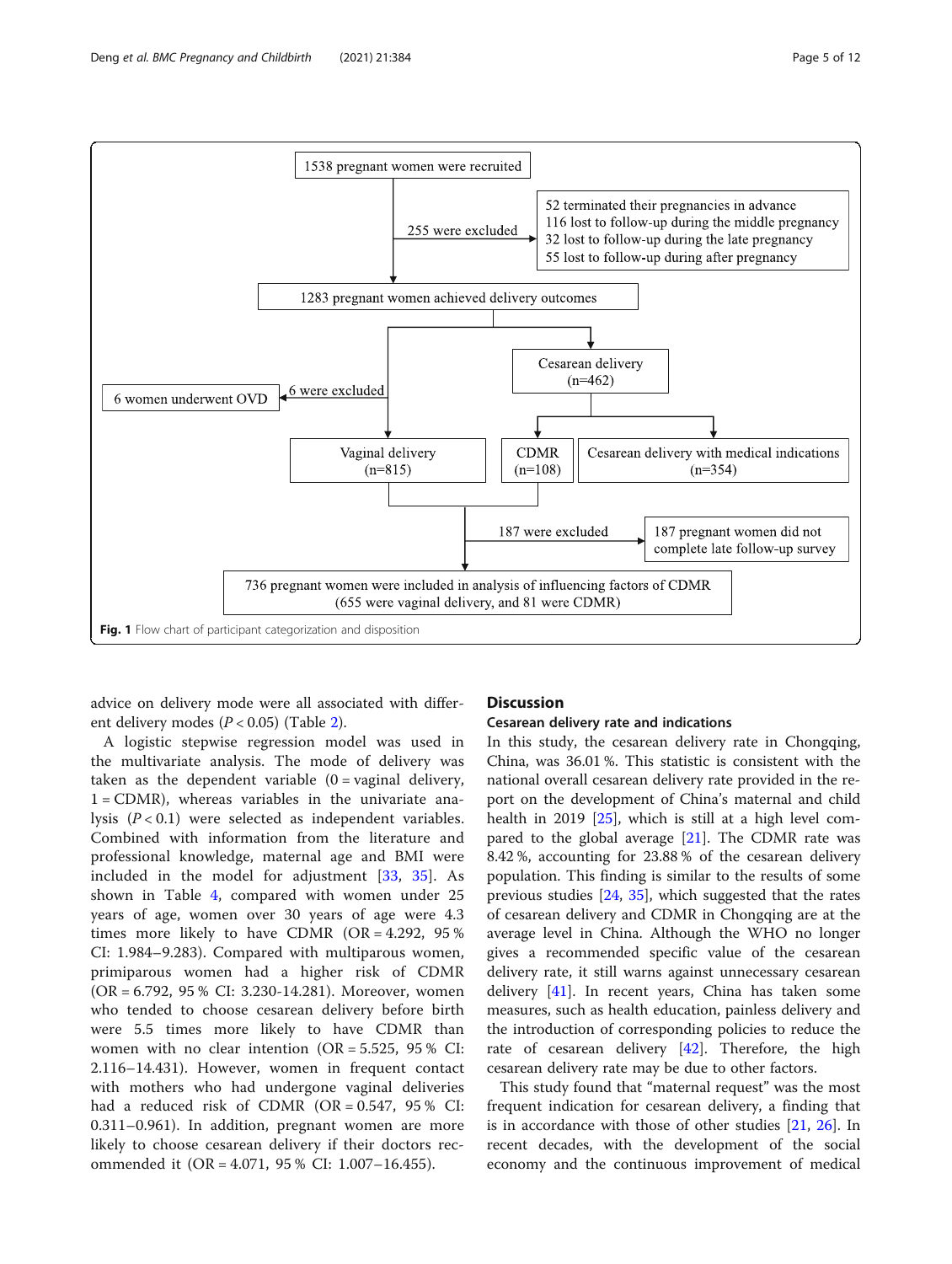# <span id="page-5-0"></span>Table 2 Sample characteristics and univariate analysis of pregnant women's data

| Characteristics                                        | <b>Total</b> |        | <b>Vaginal delivery</b> |       | <b>CDMR</b>    |       | P value            |
|--------------------------------------------------------|--------------|--------|-------------------------|-------|----------------|-------|--------------------|
|                                                        | n            | %      | n                       | $\%$  | n              | $\%$  |                    |
| Total                                                  | 736          | 100.00 | 655                     | 89.00 | 81             | 11.00 |                    |
| Demographic and socioeconomic characteristics          |              |        |                         |       |                |       |                    |
| Age <sup>a</sup>                                       |              |        |                         |       |                |       | 0.1823             |
| $<$ 25                                                 | 307          | 41.71  | 277                     | 90.23 | 30             | 9.77  |                    |
| $25 - 30$                                              | 324          | 44.02  | 290                     | 89.51 | 34             | 10.49 |                    |
| >30                                                    | 98           | 13.32  | 82                      | 83.67 | 16             | 16.33 |                    |
| Place of residence <sup>a</sup>                        |              |        |                         |       |                |       | 0.0753             |
| Urban                                                  | 460          | 62.50  | 402                     | 87.39 | 58             | 12.61 |                    |
| Rural                                                  | 275          | 37.36  | 252                     | 91.64 | 23             | 8.36  |                    |
| Have you ever received higher education <sup>a</sup>   |              |        |                         |       |                |       | 0.0623             |
| No                                                     | 433          | 58.83  | 393                     | 90.76 | 40             | 9.24  |                    |
| Yes                                                    | 301          | 40.90  | 260                     | 86.38 | 41             | 13.62 |                    |
| Occupation <sup>a</sup>                                |              |        |                         |       |                |       | 0.4011             |
| Employed                                               | 376          | 51.09  | 331                     | 88.03 | 45             | 11.97 |                    |
| Housewife/Unemployed                                   | 359          | 48.78  | 323                     | 89.97 | 36             | 10.03 |                    |
| Monthly per capita household income (RMB) <sup>a</sup> |              |        |                         |       |                |       | 0.0602             |
| $\leq 3000$                                            | 177          | 24.05  | 160                     | 90.40 | 17             | 9.60  |                    |
| 3001-5000                                              | 299          | 40.63  | 273                     | 91.30 | 26             | 8.70  |                    |
| $\geq 5001$                                            | 258          | 35.05  | 220                     | 85.27 | 38             | 14.73 |                    |
| Payment method of medical expenses <sup>a</sup>        |              |        |                         |       |                |       | 0.5926             |
| At one's own expense                                   | 292          | 39.67  | 262                     | 89.73 | 30             | 10.27 |                    |
| Medical insurance                                      | 442          | 60.05  | 391                     | 88.46 | 51             | 11.54 |                    |
| <b>Prenatal information</b>                            |              |        |                         |       |                |       |                    |
| <b>BMI</b> <sup>a</sup>                                |              |        |                         |       |                |       | 0.5312             |
| < 18.5                                                 | 131          | 17.80  | 118                     | 90.08 | 13             | 9.92  |                    |
| $18.5 - 23.9$                                          | 511          | 69.43  | 456                     | 89.24 | 55             | 10.76 |                    |
| $\geq 24$                                              | 90           | 12.23  | 77                      | 85.56 | 13             | 14.44 |                    |
| Drinking history                                       |              |        |                         |       |                |       | 0.2168             |
| Yes                                                    | 8            | 1.09   | $\,$ 6 $\,$             | 75.00 | $\overline{2}$ | 25.00 |                    |
| No                                                     | 728          | 98.91  | 649                     | 89.15 | 79             | 10.85 |                    |
| Smoking history                                        |              |        |                         |       |                |       | $1.0000^{\degree}$ |
| Active smoking                                         | 8            | 1.09   | $\overline{7}$          | 87.50 | $\mathbf{1}$   | 12.50 |                    |
| Passive smoking                                        | $18\,$       | 2.45   | 16                      | 88.89 | $\overline{2}$ | 11.11 |                    |
| No smoking                                             | 710          | 96.47  | 632                     | 89.01 | 78             | 10.99 |                    |
| Parity                                                 |              |        |                         |       |                |       | < 0.0001           |
| 0 (primiparity)                                        | 457          | 62.09  | 388                     | 84.90 | 69             | 15.10 |                    |
| $\geq$ 1                                               | 279          | 37.91  | 267                     | 95.70 | 12             | 4.30  |                    |
| Previous Medical History                               |              |        |                         |       |                |       | 0.2424             |
| Yes                                                    | 50           | 6.79   | 42                      | 84.00 | 8              | 16.00 |                    |
| <b>No</b>                                              | 686          | 93.21  | 613                     | 89.36 | 73             | 10.64 |                    |
| Number of Abortions                                    |              |        |                         |       |                |       | 0.5282             |
| $\circ$                                                | 450          | 61.14  | 404                     | 89.78 | 46             | 10.22 |                    |
| $\mathbf{1}$                                           | 171          | 23.23  | 152                     | 88.89 | 19             | 11.11 |                    |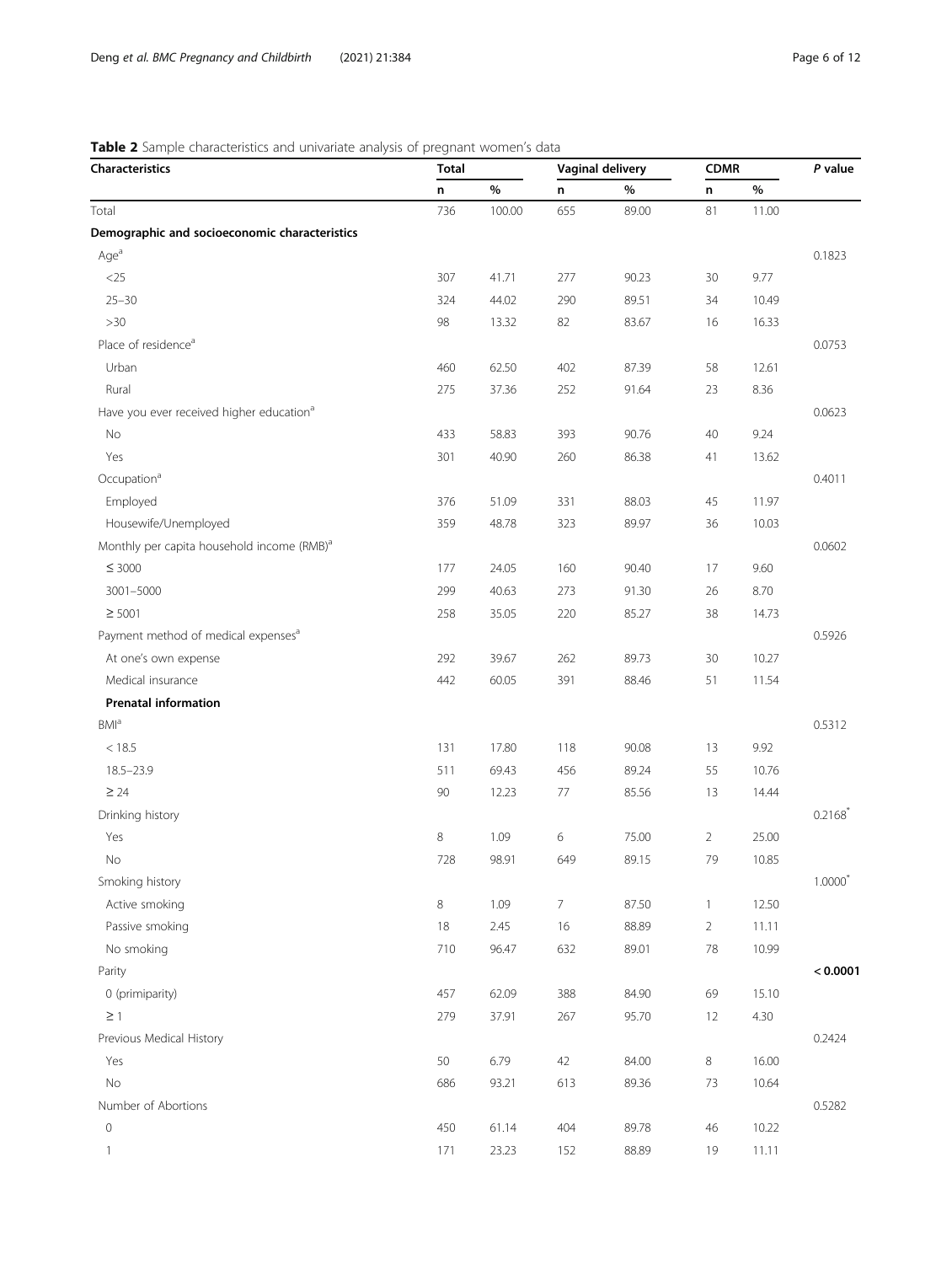# Table 2 Sample characteristics and univariate analysis of pregnant women's data (Continued)

| <b>Characteristics</b>                                 | <b>Total</b> |       | <b>Vaginal delivery</b> |        | <b>CDMR</b>     |       | P value               |
|--------------------------------------------------------|--------------|-------|-------------------------|--------|-----------------|-------|-----------------------|
|                                                        | n            | %     | n                       | %      | n               | $\%$  |                       |
| $\geq$ 2                                               | 115          | 15.63 | 99                      | 86.09  | 16              | 13.91 |                       |
| <b>Personal factors</b>                                |              |       |                         |        |                 |       |                       |
| Willingness of delivery mode in late pregnancy         |              |       |                         |        |                 |       | < 0.0001              |
| Uncertain                                              | 295          | 40.08 | 265                     | 89.83  | 30              | 10.17 |                       |
| Tending to choose vaginal delivery                     | 409          | 55.57 | 371                     | 90.71  | 38              | 9.29  |                       |
| Tending to choose cesarean delivery                    | 32           | 4.35  | 19                      | 59.38  | 13              | 40.63 |                       |
| Exercise during pregnancy                              |              |       |                         |        |                 |       | 0.3272                |
| Yes                                                    | 610          | 82.88 | 546                     | 89.51  | 64              | 10.49 |                       |
| No                                                     | 126          | 17.12 | 109                     | 86.51  | 17              | 13.49 |                       |
| Attending a school for pregnant women during pregnancy |              |       |                         |        |                 |       | 0.9026                |
| Yes                                                    | 350          | 47.55 | 312                     | 89.14  | 38              | 10.86 |                       |
| No                                                     | 386          | 52.45 | 343                     | 88.86  | 43              | 11.14 |                       |
| Late-pregnancy stress <sup>a</sup>                     |              |       |                         |        |                 |       | 0.6195                |
| No                                                     | 84           | 11.41 | 76                      | 90.48  | 8               | 9.52  |                       |
| Yes                                                    | 644          | 87.50 | 571                     | 88.66  | 73              | 11.34 |                       |
| Late-pregnancy anxiety <sup>a</sup>                    |              |       |                         |        |                 |       | 0.3818                |
| No                                                     | 648          | 88.04 | 578                     | 89.20  | 70              | 10.80 |                       |
| Yes                                                    | 78           | 10.60 | 67                      | 85.90  | 11              | 14.10 |                       |
| Late-pregnancy depression <sup>a</sup>                 |              |       |                         |        |                 |       | $0.1539$ <sup>*</sup> |
| No                                                     | 711          | 96.60 | 630                     | 88.61  | 81              | 11.39 |                       |
| Yes                                                    | 21           | 2.85  | 21                      | 100.00 | 0               | 0.00  |                       |
| <b>Family factors</b>                                  |              |       |                         |        |                 |       |                       |
| Family care <sup>a</sup>                               |              |       |                         |        |                 |       | 0.8520                |
| Low                                                    | 26           | 3.53  | 24                      | 92.31  | $\overline{2}$  | 7.69  |                       |
| Medium                                                 | 174          | 23.64 | 155                     | 89.08  | 19              | 10.92 |                       |
| High                                                   | 534          | 72.55 | 474                     | 88.76  | 60              | 11.24 |                       |
| Husband's advice                                       |              |       |                         |        |                 |       | $0.0315^{*}$          |
| Does not recommend cesarean delivery                   | 707          | 96.06 | 633                     | 89.53  | 74              | 10.47 |                       |
| Recommends cesarean delivery                           | 29           | 3.94  | 22                      | 75.86  | $7\overline{ }$ | 24.14 |                       |
| Parents' advice                                        |              |       |                         |        |                 |       | $0.0033*$             |
| Do not recommend cesarean delivery                     | 721          | 97.96 | 646                     | 89.60  | 75              | 10.40 |                       |
| Recommend cesarean delivery                            | 15           | 2.04  | 9                       | 60.00  | 6               | 40.00 |                       |
| In-laws' advice                                        |              |       |                         |        |                 |       | $0.0061^*$            |
| Do not recommend cesarean delivery                     | 724          | 98.37 | 648                     | 89.50  | 76              | 10.50 |                       |
| Recommend cesarean delivery                            | 12           | 1.63  | $\overline{7}$          | 58.33  | 5               | 41.67 |                       |
| Social factors                                         |              |       |                         |        |                 |       |                       |
| Social support <sup>a</sup>                            |              |       |                         |        |                 |       | 0.7792                |
| Low                                                    | 153          | 20.79 | 138                     | 90.20  | 15              | 9.80  |                       |
| Moderate                                               | 431          | 58.56 | 382                     | 88.63  | 49              | 11.37 |                       |
| High                                                   | 129          | 17.53 | 113                     | 87.60  | 16              | 12.40 |                       |
| Delivery mode of surrounding mothers                   |              |       |                         |        |                 |       | 0.0268                |
| Mainly vaginal delivery                                | 347          | 47.15 | 320                     | 92.22  | 27              | 7.78  |                       |
| Mainly cesarean delivery                               | 105          | 14.27 | 89                      | 84.76  | 16              | 15.24 |                       |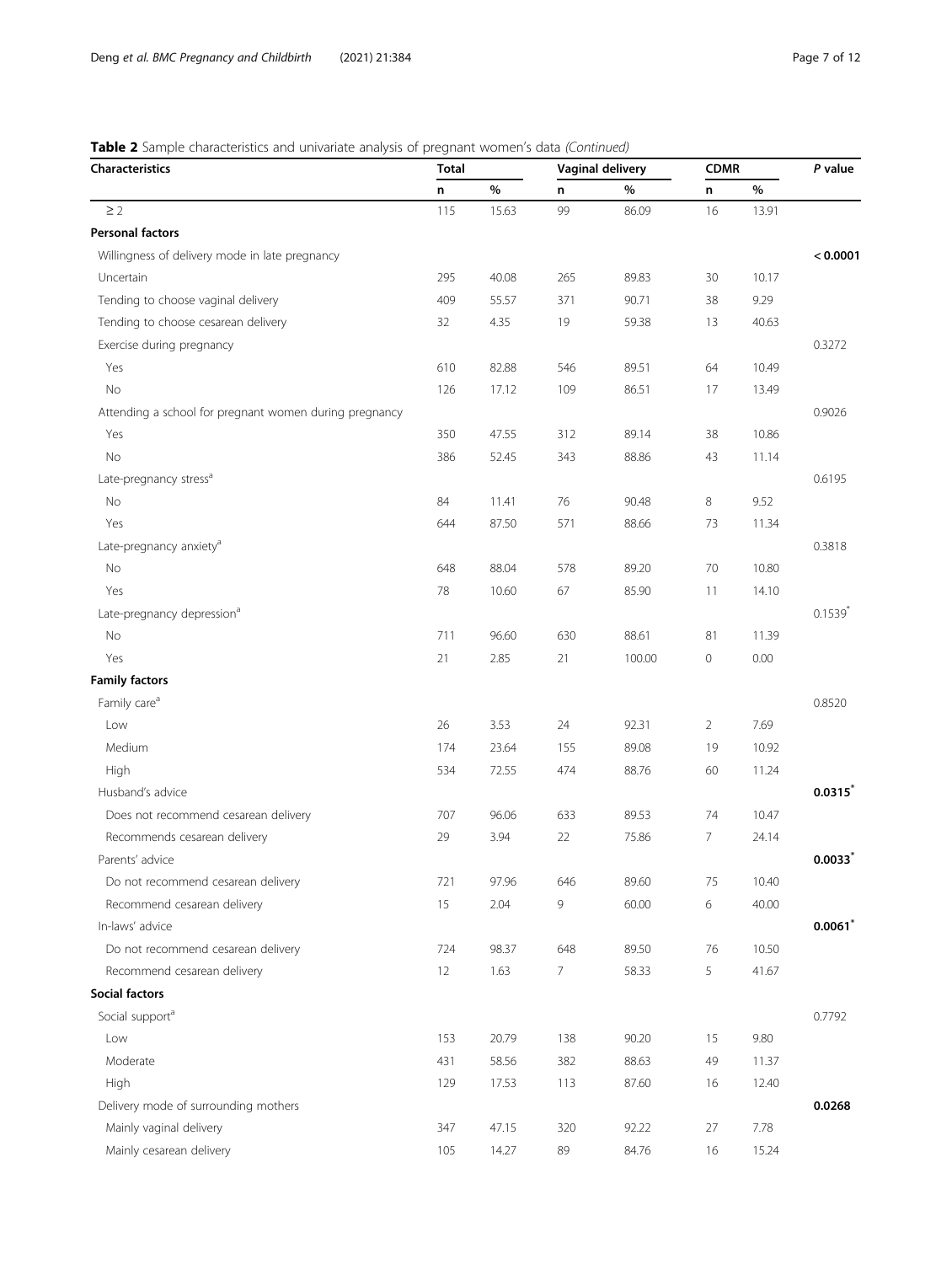<span id="page-7-0"></span>Table 2 Sample characteristics and univariate analysis of pregnant women's data (Continued)

| <b>Characteristics</b>             | <b>Total</b> |       |     | Vaginal delivery |          | <b>CDMR</b> |              |
|------------------------------------|--------------|-------|-----|------------------|----------|-------------|--------------|
|                                    | n            | $\%$  | n   | $\%$             | n        | $\%$        |              |
| The two delivery methods are equal | 284          | 38.59 | 246 | 86.62            | 38       | 13.38       |              |
| Friends' advice                    |              |       |     |                  |          |             | 0.0321       |
| Do not recommend cesarean delivery | 713          | 96.88 | 638 | 89.48            | 75       | 10.52       |              |
| Recommend cesarean delivery        | 23           | 3.13  | 17  | 73.91            | 6        | 26.09       |              |
| Doctors' advice <sup>a</sup>       |              |       |     |                  |          |             | $0.0340^{r}$ |
| Do not recommend cesarean delivery | 714          | 97.01 | 638 | 89.36            | 76       | 10.64       |              |
| Recommend cesarean delivery        | 12           | 1.63  | 8   | 66.67            | 4        | 33.33       |              |
| Medical staff service              |              |       |     |                  |          |             | 0.6003       |
| Good                               | 693          | 94.16 | 618 | 89.18            | 75       | 10.82       |              |
| General                            | 40           | 5.43  | 34  | 85.00            | 6        | 15.00       |              |
| Poor                               | 3            | 0.41  | 3   | 100.00           | $\Omega$ | 0.00        |              |

 $*$  Fisher's exact probability test

<sup>a</sup>indicates loss of data

Bold value indicates statistical significance at  $P < 0.05$ 

technology, the indications for cesarean delivery have changed. Additionally, the main indications have changed from maternal or fetal physiological status to social psychological factors [[27,](#page-10-0) [28\]](#page-11-0). At the beginning of its popularization, cesarean delivery was mainly used to solve various high-risk pregnancy problems, such as dystocia, which saved the lives of a large number of highrisk pregnant women and newborns. However, with the widespread use of cesarean delivery, some women have misunderstandings about delivery knowledge and think that cesarean delivery is the safest method of delivery [[12\]](#page-10-0). A research report in the United States showed that nearly half of obstetricians believe that pregnant women have the right to choose cesarean delivery [[43](#page-11-0)], and Chinese obstetricians have the same belief [\[36\]](#page-11-0). Chongqing

Table 3 The motivations for cesarean delivery

Health Statistics Information Center reported in 2015 that cesarean delivery was earning preference of younger generations [\[44\]](#page-11-0). This evidence suggests that the public tends to believe that cesarean delivery is a delivery mode that can be chosen freely.

### Influencing factors Personal factors

This study found that maternal age and number of deliveries were associated with the presence of CDMR. Older women (> 30 years old) had a higher risk of developing CDMR than younger women (< 25 years old). The same conclusion was reached in previous international studies [[33,](#page-11-0) [34\]](#page-11-0); older women often had no plan for pregnancy and seldom worried about the risk of vaginal birth after

| <b>Motivations</b>                                                                                            | Frequency   | Percentage |  |
|---------------------------------------------------------------------------------------------------------------|-------------|------------|--|
|                                                                                                               | $(N = 327)$ | (%)        |  |
| Labor pain is less than with vaginal delivery, afraid of vaginal labor pain                                   | 181         | 55.35      |  |
| The doctor suggested that cesarean delivery was necessary                                                     | 128         | 39.14      |  |
| No confidence in vaginal delivery, fear of failure of vaginal delivery<br>before performing cesarean delivery | 89          | 27.22      |  |
| Safer for children                                                                                            | 68          | 20.80      |  |
| It is safe to the mother and saves time and effort                                                            | 60          | 18.35      |  |
| Faster body shape recovery                                                                                    | 53          | 16.21      |  |
| Protection of perineal tissue, does not affect postpartum sexual life                                         | 40          | 12.23      |  |
| Kids are smarter and healthier                                                                                | 35          | 10.70      |  |
| You can choose a good day                                                                                     | 25          | 7.65       |  |
| Fear of pregnancy complications, such as uterine rupture                                                      | 19          | 5.81       |  |
| Suggestions from family and friends                                                                           | 16          | 4.89       |  |
| Precious children, such as test tube babies, years of infertility                                             | 3           | 0.92       |  |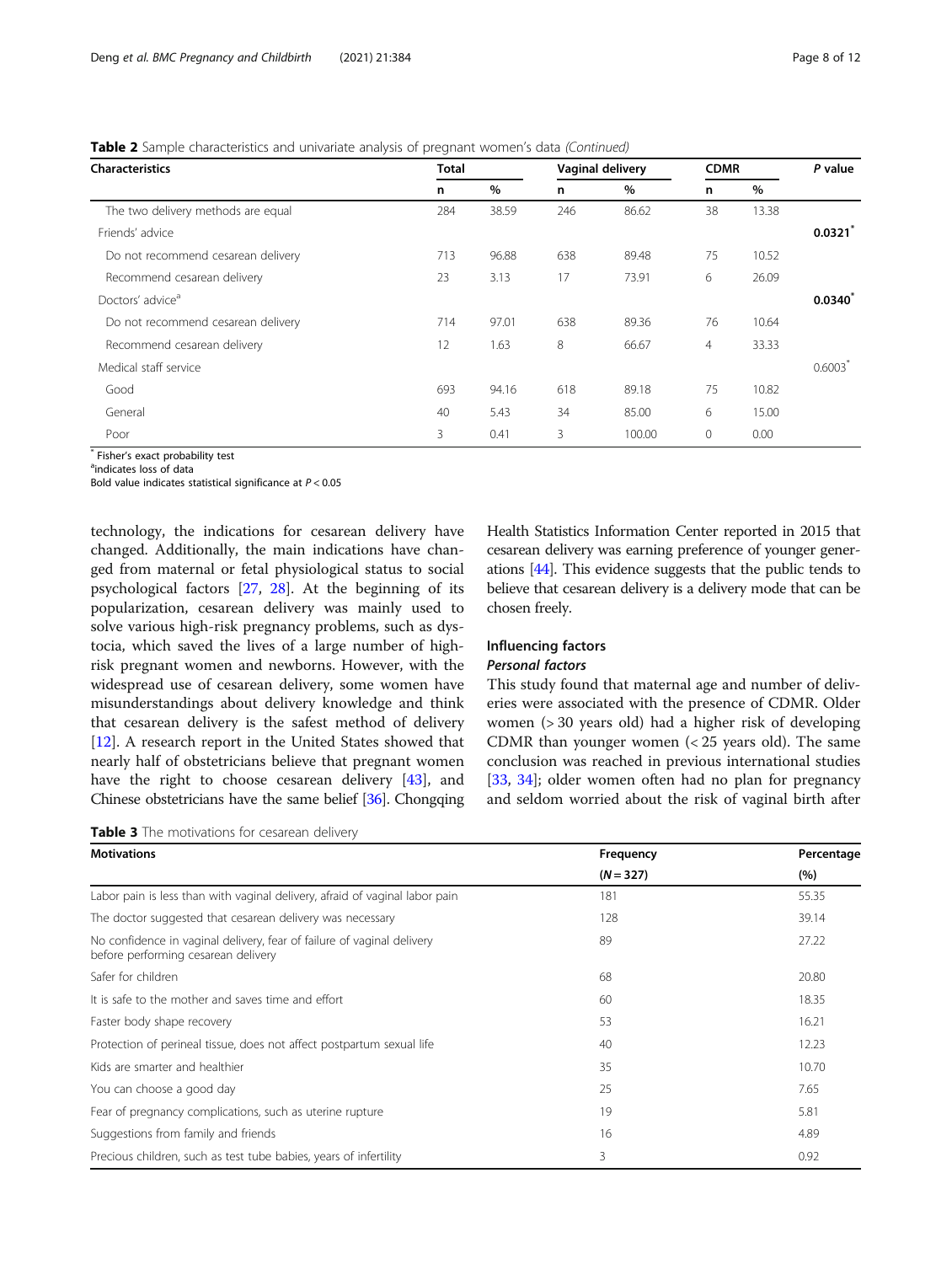| Independent variables                                  | β         | Wald    | P value  | OR (95 % CI)           |
|--------------------------------------------------------|-----------|---------|----------|------------------------|
| Age                                                    |           |         |          |                        |
| $<$ 25                                                 |           |         |          | reference              |
| $25 - 30$                                              | 0.3541    | 1.4986  | 0.2209   | 1.425(0.808-2.512)     |
| >30                                                    | 1.4566    | 13.6922 | 0.0002   | 4.292(1.984-9.283)     |
| Parity                                                 |           |         |          |                        |
| $\geq$ 1                                               |           |         |          | reference              |
| 0 (primiparity)                                        | 1.9157    | 25.5250 | < 0.0001 | 6.792(3.230-14.281)    |
| Willingness to undergo delivery mode in late pregnancy |           |         |          |                        |
| Uncertain                                              |           |         |          | reference              |
| Tending to choose vaginal delivery                     | 0.2184    | 0.5983  | 0.4392   | $1.244(0.715 - 2.164)$ |
| Tending to choose cesarean delivery                    | 1.7094    | 12.1784 | 0.0005   | 5.525(2.116-14.431)    |
| Delivery mode of surrounding mothers                   |           |         |          |                        |
| The two delivery methods are equal                     |           |         |          | reference              |
| Mainly vaginal delivery                                | $-0.6041$ | 4.4012  | 0.0359   | $0.547(0.311 - 0.961)$ |
| Mainly cesarean delivery                               | $-0.4176$ | 1.2558  | 0.2624   | $0.659(0.317 - 1.367)$ |
| Doctors' advice                                        |           |         |          |                        |
| Do not recommend cesarean delivery                     |           |         |          | reference              |
| Recommend cesarean delivery                            | 1.4038    | 3.8800  | 0.0489   | 4.071(1.007-16.455)    |

<span id="page-8-0"></span>**Table 4** Multivariate logistic stepwise regression analysis ( $N = 713$ )

 $β$  indicates the standardized regression coefficient. OR indicates the adjusted odds ratio. 95 % CI indicates the 95 % confidence interval. The bold value indicates  $P < 0.05$ , with statistical significance

cesarean section (VBAC) when choosing a delivery mode. At the same time, with increasing age, women have a higher risk of pregnancy complications and adverse pregnancy outcomes [[45,](#page-11-0) [46\]](#page-11-0). Although the general definition of older mothers is women over 35 years old, some researchers have pointed out that the at-risk age associated with different adverse outcomes varies, and the risk of some adverse outcomes is still very high among some women under age 35, even as young as 30 years old [\[47](#page-11-0)]. Pregnant women will be more concerned about the risk of vaginal childbirth if they are in a highrisk physiological condition.

However, women who have experienced childbirth in the past have fewer concerns about vaginal delivery. Our study confirms this view that women who are giving birth for the first time are more likely to choose cesarean delivery, even without any medical indications, compared to women who have previously experienced delivery. According to a Norwegian study, some primiparous women planned to have cesarean delivery since they were teenagers because of their fear of childbirth and a lack of understanding of fertility [[48](#page-11-0)]. In China, the "two-child policy" was implemented in 2016, allowing a couple to have two children. If a woman who is giving birth for the first time chooses cesarean delivery, a trial of labor after cesarean delivery (TOLAC) is less likely to be her preference when giving birth to the second child [[49\]](#page-11-0). Therefore, the choice of delivery mode for primiparous women is very important to control the overall cesarean delivery rate.

In late pregnancy, pregnant women are preparing to give birth. During this period, most pregnant women have adapted to the pregnancy process and have a certain degree of understanding of delivery knowledge. Interestingly, in our study, nearly half of the women still had no definite intention relating to the mode of delivery, and a small number of them preferred cesarean delivery. Furthermore, the results of the regression analysis showed that compared to women who had no definite willingness to deliver using a certain mode, women who preferred cesarean delivery had a higher probability of a cesarean delivery during the actual delivery. This suggests that we need to strengthen the guidance offered to pregnant women in late pregnancy to provide them with correct understanding of their delivery knowledge and mode to reduce the unnecessary cesarean delivery rate through interventions near the prenatal period.

In addition, when exploring the motivation of pregnant women in late pregnancy to consider cesarean delivery, we found that "afraid of vaginal labor pains, think cesarean delivery is less painful" was the most important factor. Moreover, nearly one-third of women did not have confidence in vaginal delivery. Tocophobia is very common in pregnant women and is one of the important reasons for CDMR [\[50](#page-11-0)–[52\]](#page-11-0). This study also revealed that some pregnant women think that cesarean delivery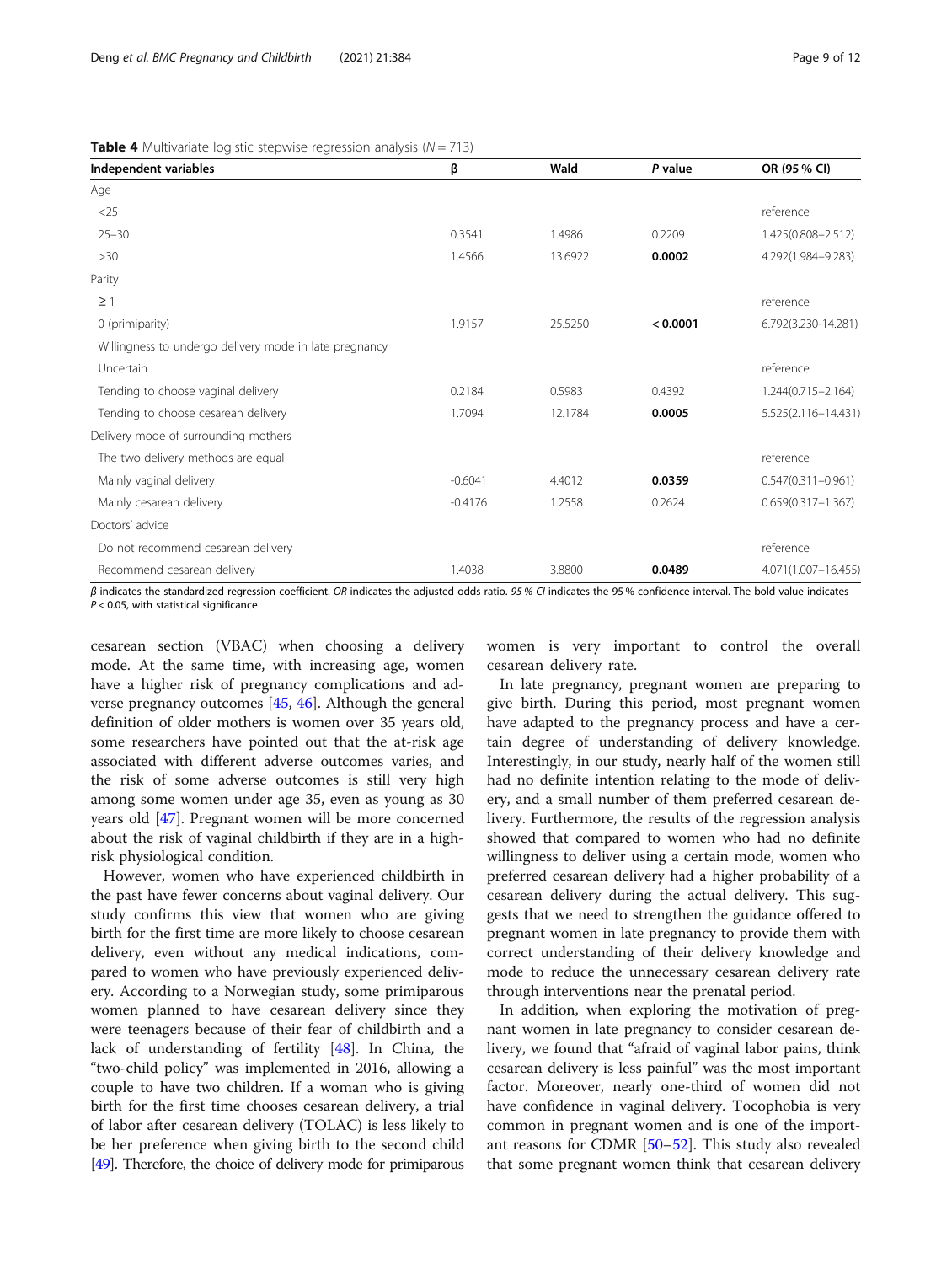is "safer for children", "it is safe to the mother and saves time and effort" and "kids are smarter and healthier". These misunderstandings of delivery knowledge are also important reasons for pregnant women to consider cesarean delivery. In addition, consistent with some international studies [\[53](#page-11-0), [54](#page-11-0)], pregnant women's concerns about their own physiological condition, such as "faster body shape recovery", "protection of perineal tissue, does not affect postpartum sexual life", and "fear of pregnancy complications such as uterine rupture", make them worry about vaginal delivery. Moreover, due to China's unique social and cultural influence, some people in the country connect the birth time of a child with his or her fortune and want to give birth at a particular time for an "auspicious" future. We found that 7.65 % of women still considered that selecting a certain day for delivery as a "good day" was an adequate reason for a cesarean delivery.

### Influence of others

In addition to a pregnant woman's personal factors, other people around them also affected their choice of delivery mode. We found that if the main delivery mode of the surrounding mothers was vaginal delivery, the probability of cesarean delivery was reduced by half. The successful experience of other parturient women's vaginal delivery increased their confidence in delivery, whereas a failure of a trial of labor in other women possibly made them fear vaginal delivery and choose cesarean delivery. Regarding the choice of delivery mode of pregnant women being affected by others, the current research has mainly focused on families and friends. There are few reports on the influence of surrounding mothers on pregnant women. It is suggested that medical institutions guide active communication among pregnant women and strengthen their understanding of correct delivery knowledge among pregnant women in the process of waiting for labor.

In addition, our study showed that doctors' advice played a key role in the choice of delivery mode. Compared with those who did not recommend cesarean delivery, pregnant women whose doctors recommended cesarean delivery had a higher risk of choosing cesarean delivery. We also found that a doctor recommendation was an important motivation for pregnant women to consider cesarean delivery. Previous studies have reported that the cesarean delivery rate of different doctors within the same institution can vary up to threefold, but no difference in patient characteristics or short-term neonatal outcomes has been observed [[55](#page-11-0)], which shows that doctors' personal decision making has a significant impact on the cesarean delivery rate. It has also been shown in a study in Brazil that doctors' opinions have major impacts on the decisions of pregnant women, especially those made about the delivery mode [\[56](#page-11-0)].

At the same time, some pregnant women rely on the advice of obstetric medical staff and believe that it is their responsibility to make a decision about the mode of delivery [\[57](#page-11-0)]. However, obstetricians tend to choose cesarean delivery to avoid lawsuits caused by unexpected complications during the process of vaginal delivery, and surgical delivery can simultaneously bring them more income [\[58\]](#page-11-0). A survey of obstetricians showed that those with lower educational backgrounds and less work experience who thought that the advantages of cesarean delivery outweighed the disadvantages had a higher incidence of CDMR among their patients [\[36\]](#page-11-0). Therefore, we suggest that obstetric medical staff should enhance their understanding of professional knowledge, adhere to the indications for cesarean delivery, and give pregnant women a full opportunity to undergo a trial of labor.

### **Limitations**

This study had several limitations. The participants were from only one province in China. Furthermore, because of the exclusion criteria, no women had a history of cesarean delivery. Therefore, the cesarean delivery rate in this study is not representative of all Chinese mainland pregnant women. In addition, the main variables only captured information about the group and crosssectional data from late pregnancy, which might not fully reflect the impact of the entire pregnancy status on the delivery outcome. Therefore, in a follow-up study, longitudinal data from multiple follow-up should be considered for analysis.

### Conclusions

CDMR has become the primary indication for cesarean delivery in Chongqing, China. Additionally, the occurrence of CDMR is related to the personal factors of pregnant women (age, parity, willingness of delivery mode) and is affected by other people (surrounding mothers, the obstetrician). Society and public media should respond with proper guidance for the adoption of cesarean section. Medical institutions should strengthen the popularization of women's delivery knowledge during pregnancy, in particular, to alleviate the fear of vaginal delivery among older mothers and primiparous women. Obstetricians should fully understand the medical indications for cesarean delivery and offer pregnant women a full opportunity to attempt vaginal delivery. Lastly, it is recommended that health administrators execute closer and more strict supervision in terms of the introduction of cesarean section to avoid unnecessary cesarean delivery.

### Abbreviations

CDMR: Cesarean delivery on maternal request; OVD: Operative vaginal delivery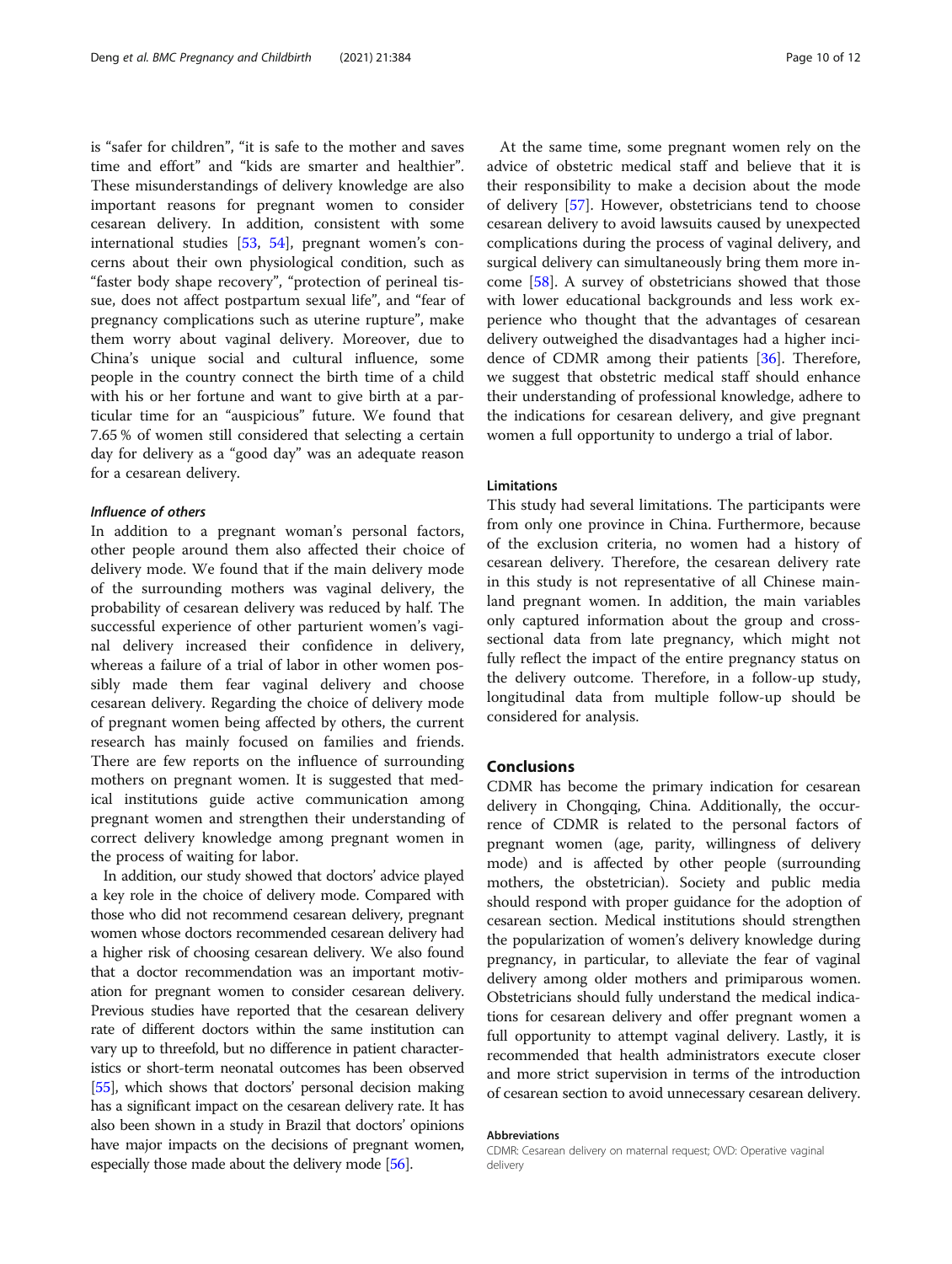### <span id="page-10-0"></span>Supplementary Information

The online version contains supplementary material available at [https://doi.](https://doi.org/10.1186/s12884-021-03866-7) [org/10.1186/s12884-021-03866-7.](https://doi.org/10.1186/s12884-021-03866-7)

**Additional file 1.** Questionnaires for the collection of basic information and follow-up data throughout the pregnancy

### Acknowledgements

The authors acknowledge the support of the Yubei Maternity and Child Healthcare Hospital, Jiangjin Maternity and Child Healthcare Hospital, Yunyang County Maternity and Child Healthcare Hospital, Dianjiang People's Hospital and participants as well as the hard work of the team members overseeing the study. The authors also acknowledge the help of Jiaxiu Liu in revising the text.

### Authors' contributions

XNZ conceived of and designed the study. XT administered the project. RBD, XT, JXL and YWG participated in data collection. RBD analyzed the data and wrote the paper. All authors have read and approved the manuscript. RBD and XT contributed equally to this study.

### Funding

This study was funded by the National Natural Science Foundation of China (71,573,027). However, the funding agency had no role in the design, collection, analysis or interpretation of the data; in the writing of the manuscript; or in the decision to submit the manuscript for publication.

### Availability of data and materials

The datasets analyzed in the current study are not publicly available due to the ongoing cohort study but are available from the corresponding author upon reasonable request.

### **Declarations**

### Ethics approval and consent to participate

Informed written consent was obtained from all participants, and this study was approved by the Ethics Committee of Chongqing Medical University.

### Consent for publication

Not applicable.

### Competing interests

The authors declare that they have no competing interests.

### Author details

<sup>1</sup>School of Public Health and Management, Chongqing Medical University, #1 Yixue Rd, 400016 Chongqing, China. <sup>2</sup>Research Center for Medicine and Social Development, Chongqing Medical University, Chongqing, China. <sup>3</sup>Innovation Center for Social Risk Governance in Health, Chongqing Medical University, 400016 Chongqing, China.

### Received: 14 July 2020 Accepted: 10 May 2021 Published online: 19 May 2021

### References

- 1. Allen VM, O'Connell CM, Liston RM, Baskett TF. Maternal morbidity associated with cesarean delivery without labor compared with spontaneous onset of labor at term. Obstet Gynecol. 2003;102(3):477–82.
- 2. Abenhaim HA, Tulandi T, Wilchesky M, Platt R, Suissa S. Effect of Cesarean Delivery on Long-term Risk of Small Bowel Obstruction. Obstet Gynecol. 2018;131(2):1.
- 3. Sandall J, Tribe RM, Avery L, Mola G, Visser GH, Homer CS, et al. Short-term and long-term effects of caesarean section on the health of women and children. Lancet. 2018;392(10155):1349–57.
- Xie RH, Lei J, Wang S, Xie H, Walker M, Wen SW. Cesarean Section and Postpartum Depression in a Cohort of Chinese Women with a High Cesarean Delivery Rate. J Womens Health. 2011;20(12):1881–6.
- 5. Deneux-Tharaux C, Carmona E, Bouvier-Colle M-H, Bréart G. Postpartum Maternal Mortality and Cesarean Delivery. Obstet Gynecol. 2006;108(3, Part 1): 541–8.
- 6. Tita A. 683: Timing of elective repeat cesarean delivery at term and maternal outcomes. Am J Obstet Gynecol. 2009;201(6):S246–7.
- 7. Chu S, Chen Q, Chen Y, Bao Y, Zhang J. Cesarean section without medical indication and risk of childhood asthma, and attenuation by breastfeeding. Plos One. 2017;12(9):e0184920.
- 8. Torkil B, Leiv S, Rolf L. Cesarean section is associated with more frequent pneumothorax and respiratory problems in the neonate. Acta Obstetricia Et Gynecologica Scandinavica. 2009;88(3):359–61.
- 9. Cho CE, Norman M. Cesarean section and development of the immune system in the offspring. Am J Obstet Gynecol. 2013;208(4):249–54.
- 10. Jakobsson H, Abrahamsson T, Jenmalm M, Harris K, Quince C, Jernberg C, et al. Decreased gut microbiota diversity, delayed Bacteroidetes colonisation and reduced Th1 responses in infants delivered by caesarean section. Gut. 2014;63(4):559-66. <https://doi.org/10.1136/gutjnl-2012-303249>.
- 11. Yuan C, Gaskins AJ, Blaine AI, Zhang CL, Gillman MW, Missmer SA, et al. Association Between Cesarean Birth and Risk of Obesity in Offspring in Childhood, Adolescence, and Early Adulthood. JAMA Pediatr. 2016;170(11): e162385.
- 12. Qian L, Carol K, Fan Y, Dominic RM, Shayesteh J, Bohren MA, et al. Prevalence of and reasons for women's, family members', and health professionals' preferences for cesarean section in China: A mixed-methods systematic review. PLoS medicine. 2018;15(10):e1002672.
- 13. Obstetricians ACO. ACOG Committee Opinion No. 394, December 2007. Cesarean delivery on maternal request. Obstet Gynecol. 2007; 110(6):1501.
- 14. Otkjaer A, Jørgensen H, Clausen T, Krebs L. Maternal short-term complications after planned cesarean delivery without medical indication: A registry-based study. Acta Obstet Gynecol Scand. 2019;98(7):905-12. [https://](https://doi.org/10.1111/aogs.13549) [doi.org/10.1111/aogs.13549.](https://doi.org/10.1111/aogs.13549)
- 15. Souza JP, Gulmezoglu AM, Lumbiganon P, Laopaiboon M, Carroli G, Fawole B, et al. Caesarean section without medical indications is associated with an increased risk of adverse short-term maternal outcomes: the 2004–2008 WHO Global Survey on Maternal and Perinatal Health. BMC Med. 2010;8:71.
- 16. Kun H, Shuangqin Y, Xiaoyan W, Peng Z, Fangbiao T. Elective caesarean section on maternal request prior to 39 gestational weeks and childhood psychopathology: a birth cohort study in China. BMC Psychiatry. 2019; 19(1):22.
- 17. Druzin ML, El-Sayed YY. Cesarean delivery on maternal request: Wise use of finite resources? A view from the trenches. Semin Perinatol. 2006;30(5):305–8.
- 18. Sakai-Bizmark R, Ross MG, Estevez D, Bedel LEM, Marr EH, Tsugawa Y. Evaluation of Hospital Cesarean Delivery-Related Profits and Rates in the United States. JAMA Netw Open. 2021;4(3):e212235.
- 19. Gu N, Dai Y, Lu D, Chen T, Zhang M, Huang T, et al. Evaluation of cesarean delivery rates in different levels of hospitals in Jiangsu Province, China, using the 10-Group classification system. J Matern Fetal Neonatal Med. 2021:1-7. <https://doi.org/10.1080/14767058.2021.1887124>.
- 20. Maeda E, Ishihara O, Tomio J, Miura H, Kobayashi Y, Terada Y, et al. Cesarean delivery rates for overall and multiple pregnancies in Japan: A descriptive study using nationwide health insurance claims data. J Obstet Gynaecol Res. 2021. <https://doi.org/10.1111/jog.14772>.
- 21. Boerma T, Ronsmans C, Melesse DY, Barros AJD, Barros FC, Juan L, et al. Global epidemiology of use of and disparities in caesarean sections. Lancet. 2018;392(10155):1341–8.
- 22. Lumbiganon P, Laopaiboon M, Gulmezoglu AM, Souza JP, Taneepanichskul S, Pang RY, et al. Method of delivery and pregnancy outcomes in Asia: the WHO global survey on maternal and perinatal health 2007-08. Lancet. 2010;375(9713):490–9.
- 23. Wang E, Hesketh T. Large reductions in cesarean delivery rates in China: a qualitative study on delivery decision-making in the era of the two-child policy. BMC Pregnancy Childbirth. 2017;17(1):405.
- 24. Liao ZJ, Zhou YB, Li HT, Wang C, Chen DJ, Liu JM. The Rates and Medical Necessity of Cesarean Delivery in the Era of the Two-Child Policy in Hubei and Gansu Provinces, China. Am J Public Health. 2019;109(3):476–82.
- 25. Department of Maternal and Child Health, National Health Commission of the People's Republic of China. China's maternal and child health cause development report (2019) (1). Chin J Women Child Health. 2019;10;1–8. (in Chinese).
- 26. Liu Y, Li G, Chen Y, Wang X, Ruan Y, Zou L, et al. A descriptive analysis of the indications for caesarean section in mainland China. BMC Pregnancy Childbirth. 2014;14:410.
- 27. Mylonas I, Friese K. Indications for and Risks of Elective Cesarean Section. Dtsch Arztebl Int. 2015;112(29–30):489–95.